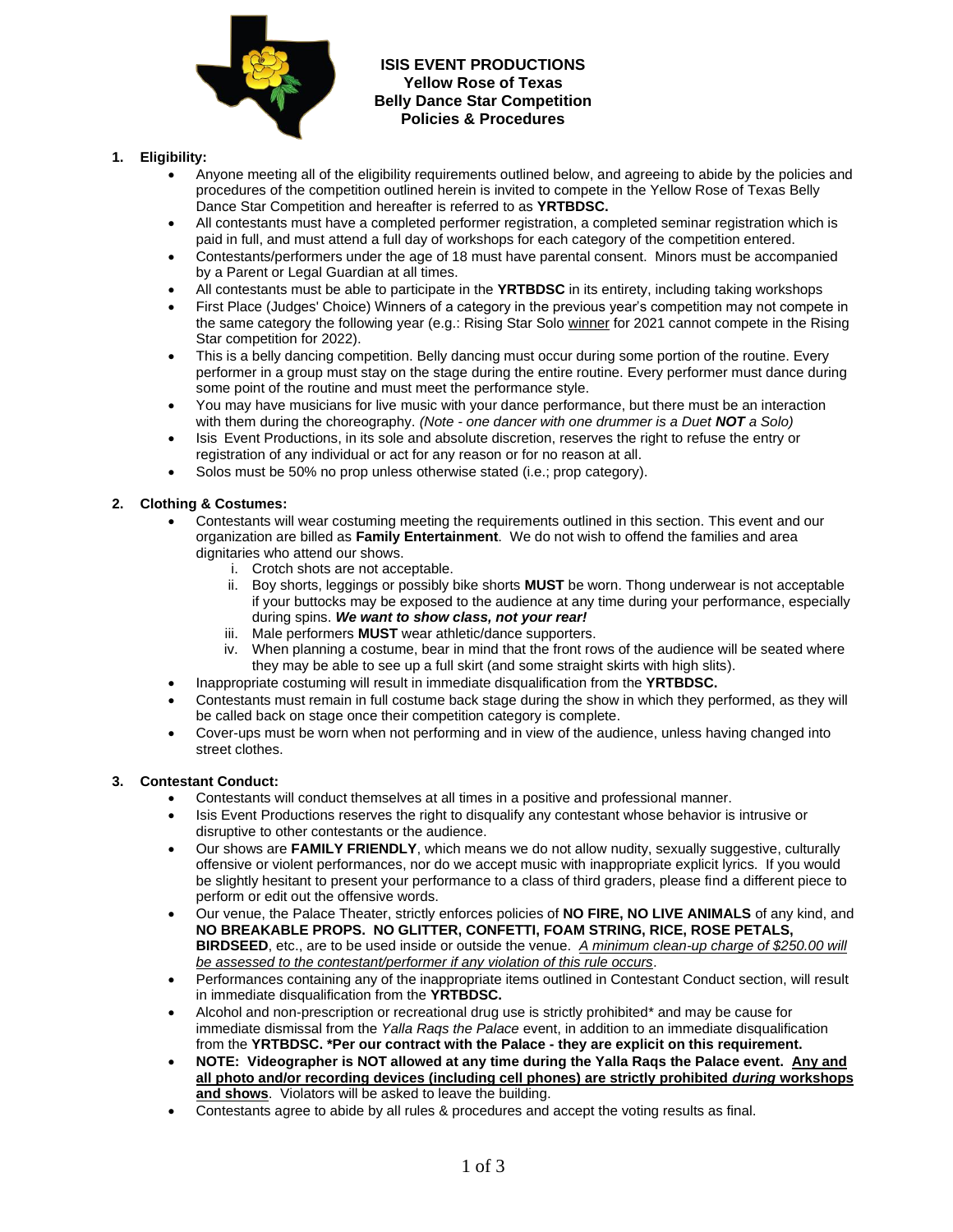#### **4. Registration Procedures:**

- Preregistration is required for all competing and non-competing performers No Performer Registrations will be taken at the door.
- You will need **A show ticket** for the night you perform. A show ticket is included with each full day workshop.
- Performer Registration must be received by June 1, 2022, at 11:59 pm; or if mailed, postmarked by June 1, 2022.
- Performer Registrations will be taken on a first-come, first-served basis. If all performance slots are filled, you will have the option of being placed on a waiting list.
- All **YRTBDSC** contestants must attend a full day of workshops for each category of competition in which they compete. (e.g.: Contestant competing in the Rising Star category and a Troupe competition must take 2 full days of workshops) Each full day includes an evening show ticket.
- All those who want to perform as a **non-competitor performer,** must also participate in at least one **full day of workshops** and understand that they will be performing on Sunday.
- Once accepted into the competition there will be absolutely no substitutions. Competition performance spots cannot be sold or transferred to another. (Only Troupes MAY substitute members, if needed)
- SIGNED PERFORMER REGISTRATION, WORKSHOP REGISTRATION, AND PAYMENT (check, credit/debit card, money order, or layaway agreement) MUST BE completed or A PARTICIPATION SPOT IN THE **YRTBDSC** WILL NOT BE HONORED.
- A Workshop Registration should be made no later than June1st or the participant may be PULLED from the competition line-up. The only exception is in regards to **layaway** for the Cabaret 3-Day Package, the Fusion 3-Day Package, Musical/Drum 2-Day Package or a full day workshop. Then final and full payment must be received by July 10, 2022 at 11:59 p.m.
- ALL PERFORMER/WORKSHOP REGISTRATIONS SENT BY US MAIL MUST BE PAID WITH EITHER A DEBIT/CREDIT CARD, or CHECK or MONEY ORDER IN U.S. FUNDS MADE PAYABLE TO ISIS EVENT PRODUCTIONS or a layaway agreement form. Returned checks will be assessed a \$35.00 fee.
- ONLINE REGISTRATIONS ARE PAYABLE WITH DEBIT/CREDIT CARDS ONLY.
- No refunds or transfer of workshop registration fees are allowed.
- Participant's show performance acceptance to compete/perform is not finalized until the contestant/performer receives a confirmation email from Isis Event Productions. [isiseventproductions@gmail.com]
- Participants will receive confirmation of their registration by EMAIL ONLY, and ONLY after ALL criteria has been met. A detailed packet with important Performer Information will be included. No packets will be sent via US mail.
- Isis Event Productions and **YRTBDSC** are not liable or responsible for illegible or incorrect email addresses. Contestant/participant assumes all responsibility to ensure that registration information is typed or printed clearly.
- Look for time changes and updates online at **https://isisandthestardancers.com/yallaraqsthepalace.html**
- *PLEASE NOTE: We do our best to provide updates in a timely manner with accurate information on this site. However, all posted items (text and graphics) are subject to delays or content error when changes, additions, deletions, or periodic updates are processed. You agree that we are not liable for any delays of posted information, for any errors in the content of posted information, or for any actions taken or not taken by you as the result of this information. If you have questions - call or email us.*
- By signing the **YRTBDSC** Performer Registration, you release Isis, Isis Event Productions, Isis and the Star Dancers, Isis' Star Dancer Studio, "Yalla Raqs the Palace - Setting our Dance World on Fire", their agents and employees, the Palace Theater, the Lancaster Theater, the Vine Arts Center and the City of Grapevine, its agents and employees from any and all claims for any kind of damages or injuries received while participating in July 29-31, 2022 "Yalla Raqs the Palace - Setting our Dance World on Fire " Workshops, Activities or Performances; and agree that Isis Event Productions may use your photo in our future promotional work, including but not limited to, ads, postcards, videos, etc.

## *5.* **Thursday and Friday Competition Procedures:**

- All contestants/performers must be signed in with the Performer Check-in Table one (1) hour before their show time.
- All contestants/performers must be signed in back stage fifteen (15) minutes before their show time.
- **Failure to be present backstage before curtain time will result in an immediate forfeiture of competition/performance spot. NO EXCEPTIONS.**
- Once a show has started, DO NOT enter the back stage area from the auditorium. This creates a distraction for both the audience and the performer on stage. *Please use the alternate backstage entrance.*
- If you are both a solo dancer and a member of a troupe on the same night of competition, you must be prepared for a fast change. Backstage dressing rooms are available for fast changes if you are participating in two competitions on the same night.